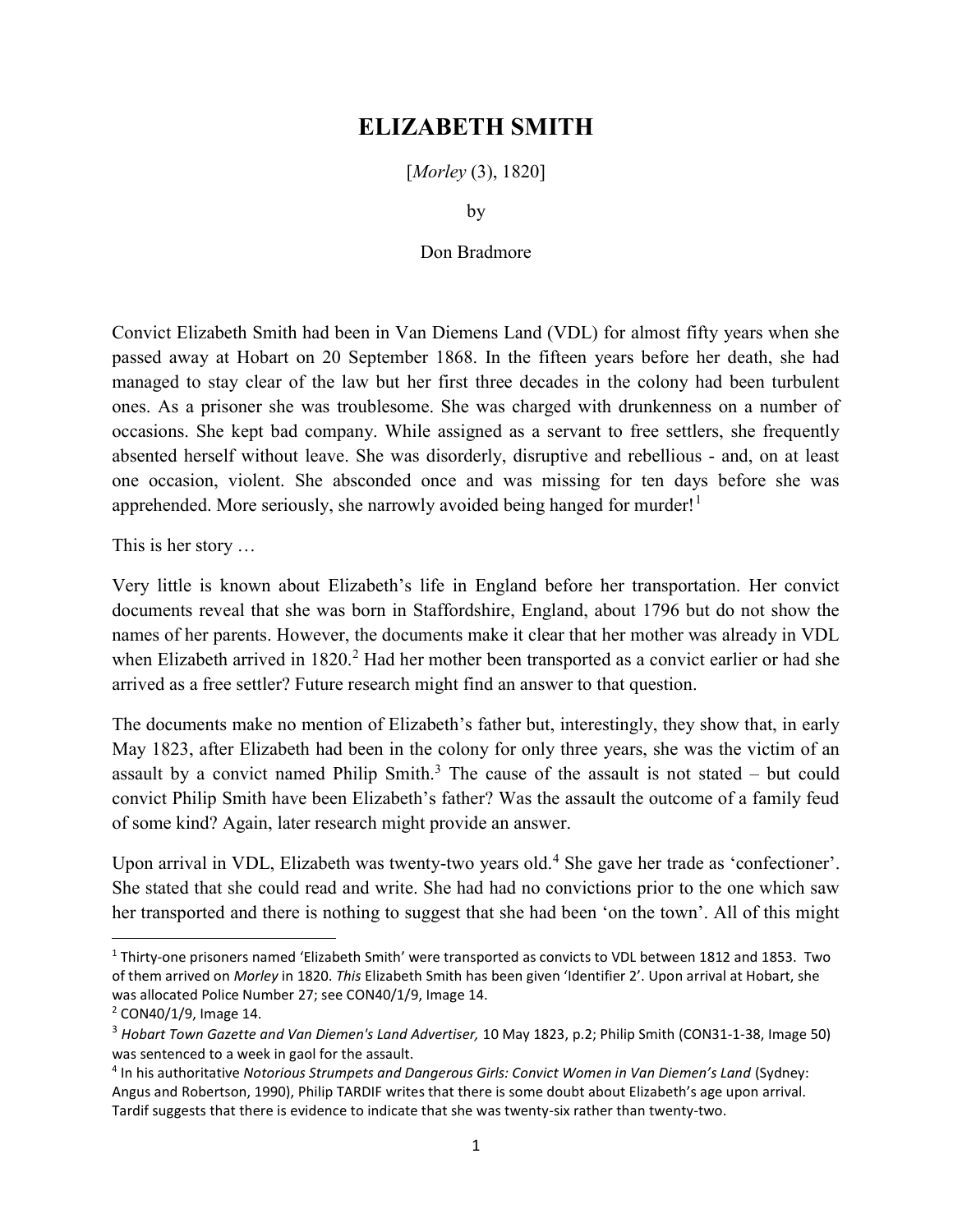indicate that she had been well-cared for and that she had received at least a little education and training.<sup>5</sup>

Elizabeth's first brush with the law was in 1820. On 18 March of that year, at the Norfolk Assizes at Thetford, Norfolk, England, she faced the court charged with receiving stolen goods. Found guilty, she was sentenced to transportation for fourteen years.<sup>6</sup>

After the trial, Elizabeth was put aboard Morley (3) which left England on 22 May and reached Hobart on 29 August 1820 – a passage of only ninety-nine days, making it the quickest recorded to that time and one of the all-time quickest for convict ships to VDL. Fifty of the 121 prisoners it carried were disembarked at Hobart while the rest were taken on to Port Jackson (Sydney, New South Wales.) The ship's surgeon, Dr. Thomas Reid, noted in his medical report that Elizabeth had been 'most excellent' throughout the voyage.<sup>7</sup>

In the colony, Elizabeth was first assigned to Mr. Abbott of Hobart Town. It was while she was there, perhaps, that she met convict Robert Kable/Cabel/Cable, the man who was to become her first husband. They were married at Hobart on 26 July 1821. On the marriage entry, his age is given as twenty-eight; hers as twenty-two. His surname is shown as 'Cabel'. One of the witnesses to the marriage was 'Oliver Smith'. Could he have been one of Elizabeth's relatives?<sup>8</sup>

As it happened, Robert Cabel turned out to be an unfortunate choice of husband. Born at Scoulton, Norfolk, England about 1792, he had been convicted of sheep-stealing in 1817 and sentenced to seven years transportation. His conduct record shows his surname as 'Kable'.<sup>9</sup> He had arrived in VDL per *Lady Castlereagh* on 11 June 1818. By 1823, he had been granted a ticket of leave but on 4 January of that year he was found guilty of stealing thirty pigs from the property of a farmer named Reardon at Pitt Water and sentenced to receive a hundred lashes and then to be transported to Macquarie Harbour to serve out the remainder of his term of servitude.<sup>10</sup> When that term expired in 1825, he was returned to Hobart but he had learnt nothing from his Macquarie Harbour experience. On 8 June 1826, he was found guilty in the Supreme Court of stealing sheep from Mr. Sherwin's property at the Clyde. In handing down the death sentence for this crime, Chief Justice Pedder made reference to Cable's relationship with wife, Elizabeth:

Robert Cable … was a well known sheep-stealer, and has at length suffered for that nefarious crime. He has also been many years in the Colony, was married,

<sup>5</sup> CON40/1/9, Image 14.

<sup>&</sup>lt;sup>6</sup> 'England and Wales, Criminal Registers for 1791-1892, for Elizabeth Smith: England, Norfolk, 1820' via 'Ancestry.com; a transcript of the trial does not seem to have survived.

<sup>&</sup>lt;sup>7</sup> 'Convict Ships to Tasmania' at http://www.members.iinet.net.au/~perthdps/convicts/shipsTAS.html; 'most excellent' quote via Tardif, see Note 4, above.

<sup>8</sup> Marriage: Cabel/Smith, RGD36/481/1821, Hobart.

<sup>&</sup>lt;sup>9</sup> As Robert 'Kable': CON31-1-23, Image 191.

<sup>&</sup>lt;sup>10</sup> Hobart Town Gazette and Van Diemen's Land Advertiser, 11 January 1823, p. 2.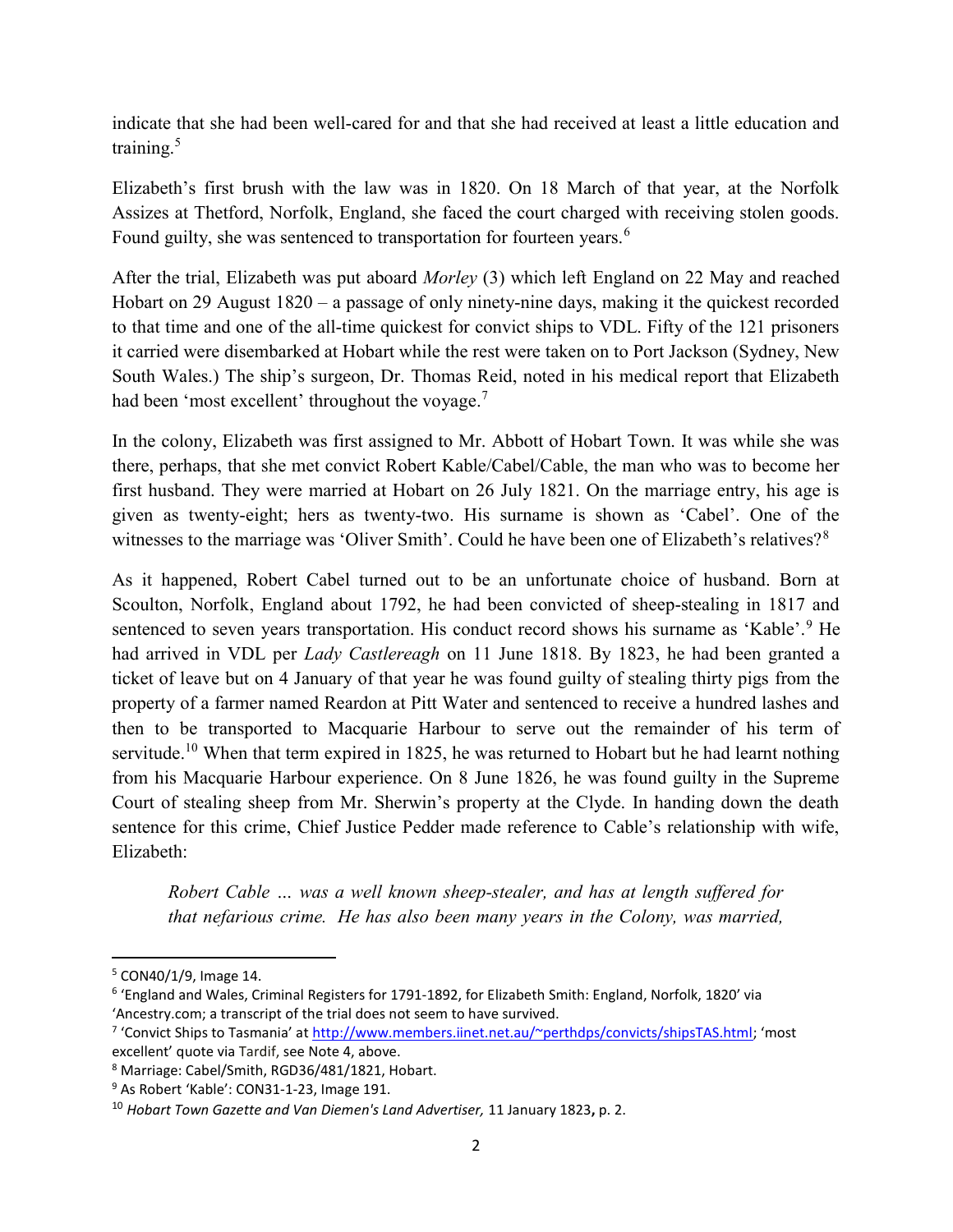and leaves his wife behind him; and who might by industry have become comfortable and happy. He was a butcher by trade, had been sent to Macquarie Harbour, from whence he only returned about twelve-months since, in a most dejected state. He found his home, and wife ready to make him happy; but no, he must again fly to his old habits of plundering sheep, until his career was closed by his being apprehended with the stolen sheep  $\ldots$ <sup>11</sup>

Cable was hanged at Hobart on 21 September 1826.<sup>12</sup>

It is likely, of course, that Elizabeth – who had obviously tried to be a good wife - was greatly affected by Cable having been sent to Macquarie Harbour in 1823 and by his sheep-stealing charge and eventual execution in 1825. From the time she married him until the time of his banishment to Macquarie Harbour, she had been free of misdemeanours. However, after he was sent away and she was alone, she was returned to the Female Factory for re-assignment and, from that time, became troublesome.<sup>13</sup>

Between 25 August 1824 and 30 March 1829, Elizabeth was charged with offences on eight separate occasions. These offences included being drunk and disorderly (1825, 1828), being absent from her assigned place of service and, on one occasion, being illegally at large for ten days (1825, 1827, 1828 twice), absconding (1826) and improper conduct, violence and attempting to destroy the property of her mistress (1829). For these offences, she was ordered to spend time at the House of Correction several times, sometimes confined in 'C' (or 'Crime') Class, the section of the prison reserved for the worst of the worst prisoners.<sup>14</sup>

At some time during these years, Elizabeth met a man by the name of George Peart and, on 7 October 1829, she married him. Peart, about twenty-nine, had arrived free in the colony. He was a Hobart baker.<sup>15</sup> But, again, Elizabeth seems to have made a poor choice of partner. Her association with Peart almost cost her life.

On 4 December 1829, just two months after Elizabeth's marriage to Peart, the Colonial Times reported that a coroner's jury had found that the pair had had some involvement in the murder in Hobart the previous day of John Pilkington (alias Moses Dodds, a convict per *Malabar*, 1821), <sup>16</sup> Pilkington had died at the Peart home in Murray Street, Hobart, when stabbed through the heart during a vicious quarrel that had broken out over a game of cards. Also in the house at the time was another acquaintance, a ticket-of-leave man, George Jeffreys/Jeffries (Sir Godfrey Webster,

<sup>&</sup>lt;sup>11</sup> www.law.mq.edu.au/research/colonial\_case\_law/tas/cases/case\_index/1826/r\_v\_farquharson\_and\_webster/; see also https://stors.tas.gov.au/SC32-1-1, p. 155.

<sup>&</sup>lt;sup>12</sup> Colonial Times and Tasmanian Advertiser, 22 September 1826, p.3; Cable death/burial: RGD34/1269/1826, Hobart.

<sup>13</sup> CON40-1-9, Image 14.

<sup>14</sup> CON40-1-9, Image 14.

<sup>15</sup> George Peart/Elizabeth Cabel marriage: RGD36/128/1829, Hobart

<sup>16</sup> Pilkington: CON31-1-34, Image 67, death RGD34/2020/1829, Hobart..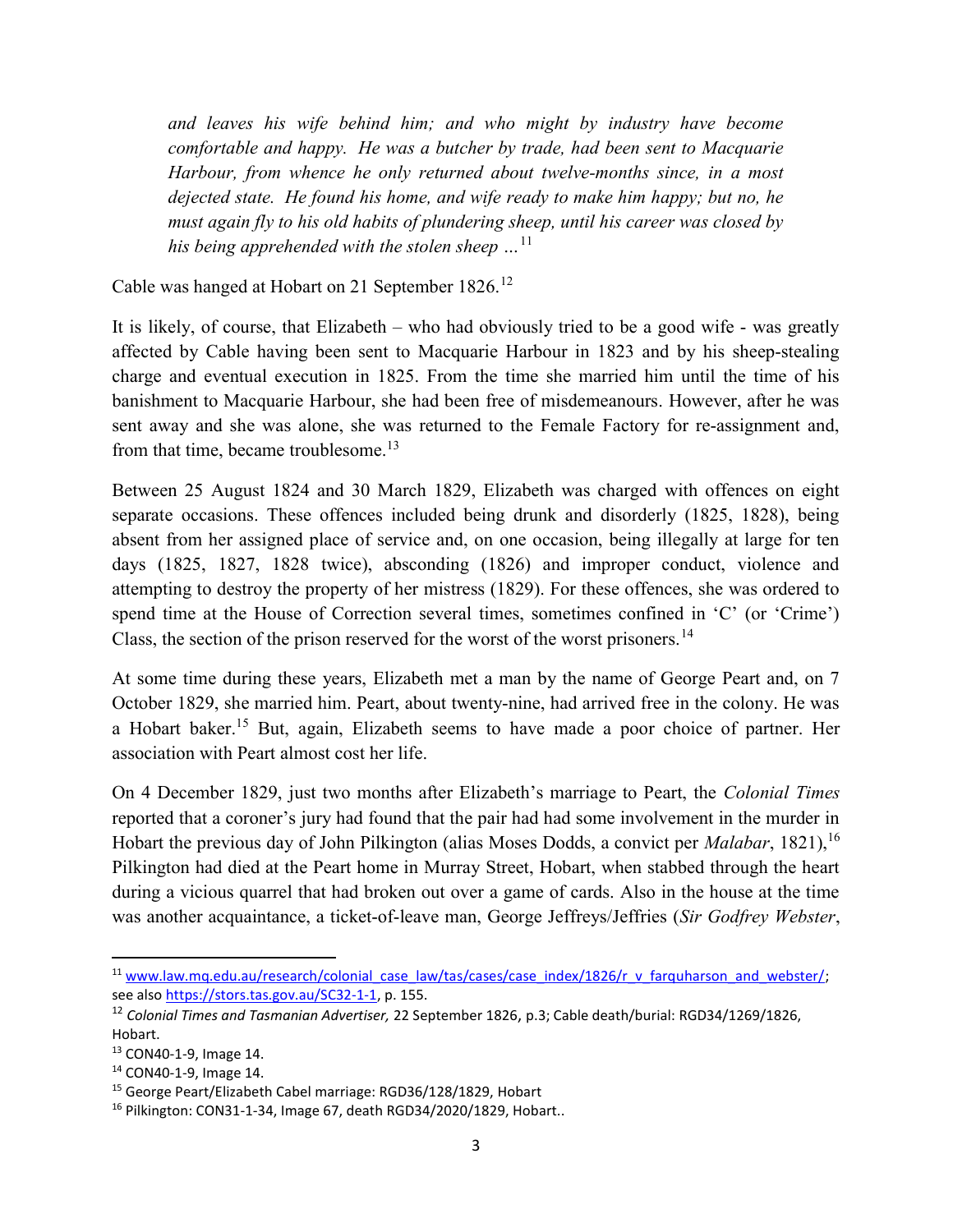1823).<sup>17</sup> All four had been drinking. While the coroner, Joseph Hone, was unable to come to a conclusion about who had actually stabbed Pilkington, he was certain that one of the other three had done it. Although the heaviest suspicion fell on Jeffries, all three were committed to trial on a charge of wilful murder.<sup>18</sup>

Interestingly, when the case was heard before Mr. Justice Pedder in the Criminal Court, Hobart, on 11 April 1830, it was Elizabeth who was charged with the murder. Her husband was charged with assisting her in the crime. However, after hearing evidence from the police, as well as from a Mr. and Mrs. Brown, neighbours who had heard the sounds of the violent scuffle, the jury returned a verdict of 'not guilty' for both defendants. In commenting strongly on the contradictory testimony sworn to by the witnesses, the judge commented:

… we would hope that the very narrow escape experienced by the female prisoner in particular, will have the effect of teaching her that the immoral tendency of her conduct, as proved on this trial, will, if not departed from, sooner or later place her in a situation from which in this instance she has escaped rather by the discrepancy and strange testimony of some of the witnesses, rather than from any clear exculpatory proof of her not being a participator in the dreadful act. It is but too certain that houses kept by persons like this female, making them the resort of the profligate and the drunkard, are the nurseries of crime and constant scenes of violence, often resulting in the perpetration of the foulest of all offences against laws, both human and divine - the depriving a fellow creature of his life, at the instant he is himself committing some of the grossest of all sins, thus sending him to his great account, with blasphemy upon his dying lip, and his heart giving its final sensation whilst engaged in scenes of riot and debauchery with the wicked companions upon whom even slight excitement has the effect of changing in one moment the apparent hand of friendship for the deadly weapon of destruction.<sup>19</sup>

It is very obvious that the Chief Justice had little sympathy for Elizabeth. In his opinion, if not the one who actually stabbed Pilkington, she was 'a participator in the dreadful act'. She was the keeper of a house that had become 'the resort of the profligate and the drunkard', 'a nursery of crime' and the location of 'constant scenes of violence'. While none of this seems quite fair in Elizabeth's case, it is not difficult to understand the point the judge was making! Elizabeth was keeping very bad company!

 $\overline{a}$ 

<sup>17</sup> Jeffreys/Jeffries: CON31-1-23, Image 106. See also:

https://www.law.mq.edu.au/research/colonial\_case\_law/colonial\_cases/less\_developed/coronial\_inquests/tasma nia/1816-1829 tas/ and Colonial Times, 4 December 1829, p.2.

<sup>18</sup> Colonial Times, 4 December 1829, p.2.

 $19$  Colonial Times, 16 April 1830, p.3.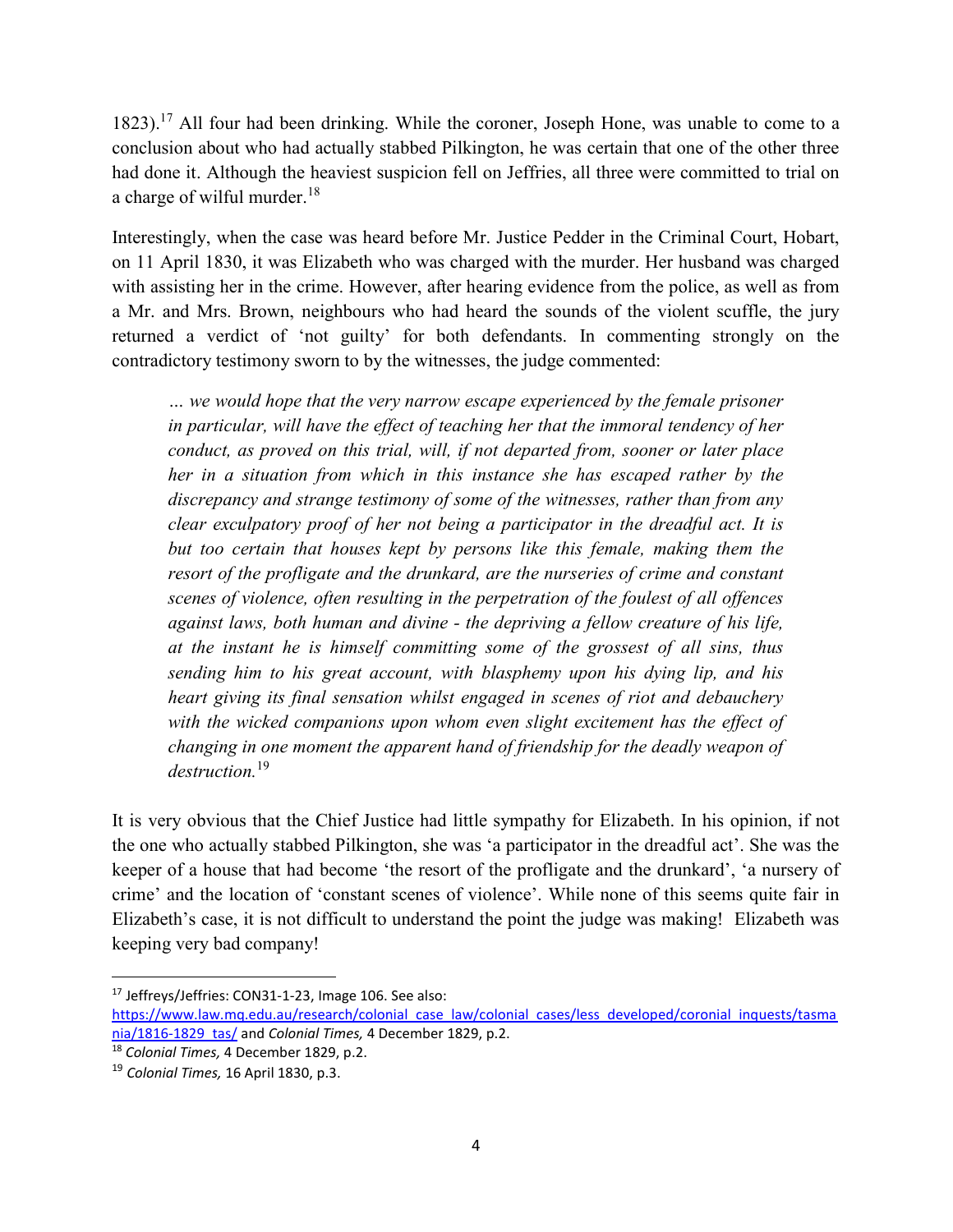Later, George Jeffreys/Jeffries, who was also charged with the murder was similarly acquitted for lack of evidence. $20$ 

After the trial, Elizabeth resumed her married life with George Peart and from that time onward only two more offences appear on her convict record. On 4 November 1830, after having been returned to the Female Factory for assignment after being found drunk at the White Hart Tavern a few days earlier, she was charged with insubordination when she tried to smuggle into the Factory a quantity of tobacco hidden in the folds of her petticoat. And, upon release from the Factory shortly afterwards, she was reprimanded for threatening to assault a woman by the name of Frances Hobsell on a Hobart street.<sup>21</sup>

In 1834, Elizabeth received her certificate of freedom but, on 30 January of the following year, her husband George Peart passed away at Hobart. He was only thirty-five years old.<sup>22</sup>

It would seem that Peart had been a bad influence on Elizabeth - and it would be nice to think that she had learnt a lesson from the trouble they had been in together. But, alas, that was not the case. On 27 May 1835, just five months after Peart's death, Elizabeth, who was now forty-four, married for the third time and, although there were to be no new murder charges or appearances in the Supreme Court, her third husband appears to have been no better an influence on her conduct than her second.

Her new husband was Daniel Stuart (or (Stewart). Considerable research has failed to find much information about him. His surname is shown on the official registry of marriages as 'Stuart' but, on the day of the marriage, solemnized by Rev. H. Garrard in the church at New Norfolk, the certificate signed by the parties shows the groom's name as 'Stuart' in one place and as 'Stewart' in another.<sup>23</sup> How had he arrived in the colony? Had he come as a free settler or as a convict? There are no satisfactory answers to these questions yet.

Nevertheless, a number of police reports in Hobart papers at about the time of the marriage (and shortly afterwards) might provide a clue as to who he was. The first of these, published on 3 July 1835 reads:

Daniel Stewart, a baker, was fined £1 and costs, for selling a loaf of bread under the weight, for which it was sold.<sup>24</sup>

<sup>&</sup>lt;sup>20</sup> Colonial Times, 16 April 1830, p.3.

 $21$  CON40/1/9, Image 14; for her crime of carrying tobacco into the Female Factory in 1830, Elizabeth's original term of transportation – fourteen years – had been extended by three years.

<sup>&</sup>lt;sup>22</sup> Certificate of Freedom, 1834, via Tardif, op.cit; George Peart, death: RGD34/3851/1835, Hobart.

<sup>&</sup>lt;sup>23</sup> Marriage, Stuart/Peart: RGD36/3009.1835, New Norfolk; https://stors.tas.gov.au/RGD36-1-2, p.211j2k.

 $24$  The Tasmanian (Hobart), 3 July 1835, p.8.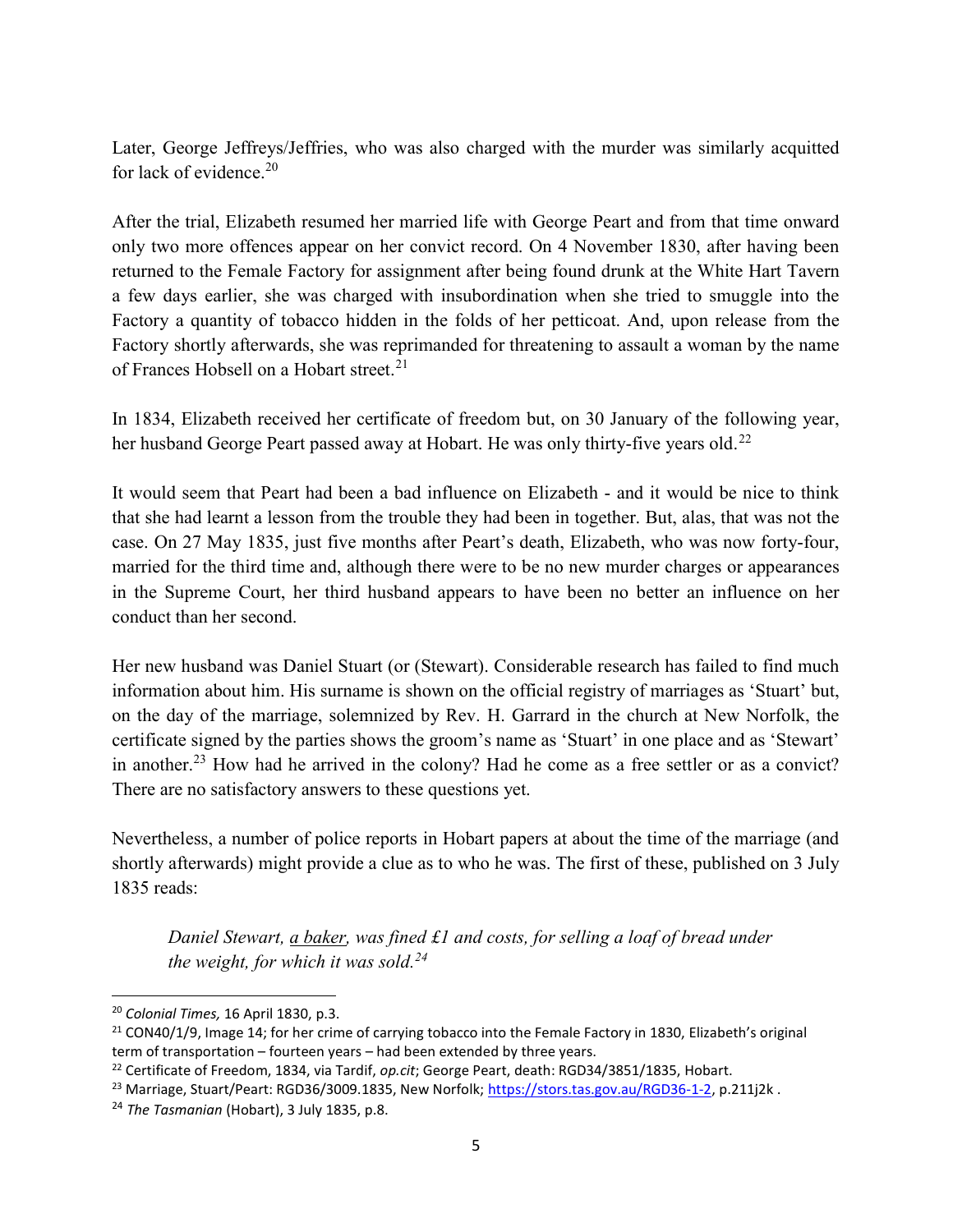As Elizabeth had married very soon after George Peart's death, and as Peart was also a 'baker', it makes sense to think that she might have married one of his associates.

The second report, published on 27 October 1835, mentions that Daniel Stewart's wife was named 'Elizabeth'. In part, it reads:

… the constable, complained of a gross want of common decency on the part of Daniel Stewart, and Elizabeth, his wife, in the public-streets. As he was passing up Brisbane Street, he observed something rolling about, which on close inspection, he found was Elizabeth, who had fallen in a fit of despair, and Daniel rolling after her. This rolling conduct had so incensed her, that she had got Daniel's finger in her mouth … They were both drunk, which accounted for this strange conduct in a public-street. On being put on their plea, Daniel denied it, until Elizabeth said, "Why Daniel, I was drunk, and so was you, don't deny it, love." They were fined 5s each and costs.  $25$ 

And then, on 12 April, 1842, this notice appeared:

Daniel Stewart charged by constable Stead with rescuing a woman he had in charge; it appeared the detenue [detainee] was Stewart's wife; he was therefore fined five shillings only.<sup>26</sup>

Again, admittedly, the evidence is slight but it sounds logical.

On 18 March 1837, Elizabeth was free by servitude. She had served her time and was a free woman at last<sup>127</sup>

What eventually happened to Elizabeth's third husband, Stuart/Stewart, is uncertain. Did he pass away? Did he leave Elizabeth and, like many others in the 1850s, go off to the goldfields on the mainland? No death record for a 'Daniel Stewart' or 'Daniel Stuart' who could possibly have been Elizabeth's husband has yet been located.

What is certain, however, is that Elizabeth remarried – as a widow - on 7 March 1854. The marriage entry shows her fourth husband as John Cowley. Elizabeth's surname is shown as 'Stuart'. Her age is given as fifty - but she might have been closer to sixty by that time. Cowley is described as a forty-four year-old 'bachelor' and 'farmer'.<sup>28</sup>

<sup>&</sup>lt;sup>25</sup> The Tasmanian (Hobart), 3 July 1835, p.8.

<sup>&</sup>lt;sup>26</sup> Colonial Times, 12 April 1842, p.3.

<sup>27</sup> CON40-1-9, Image 14: see also Note 21, above.

<sup>&</sup>lt;sup>28</sup> Marriage, Cowley/Stuart: RGD37/188/1854, Hobart; see also Note 4, above.